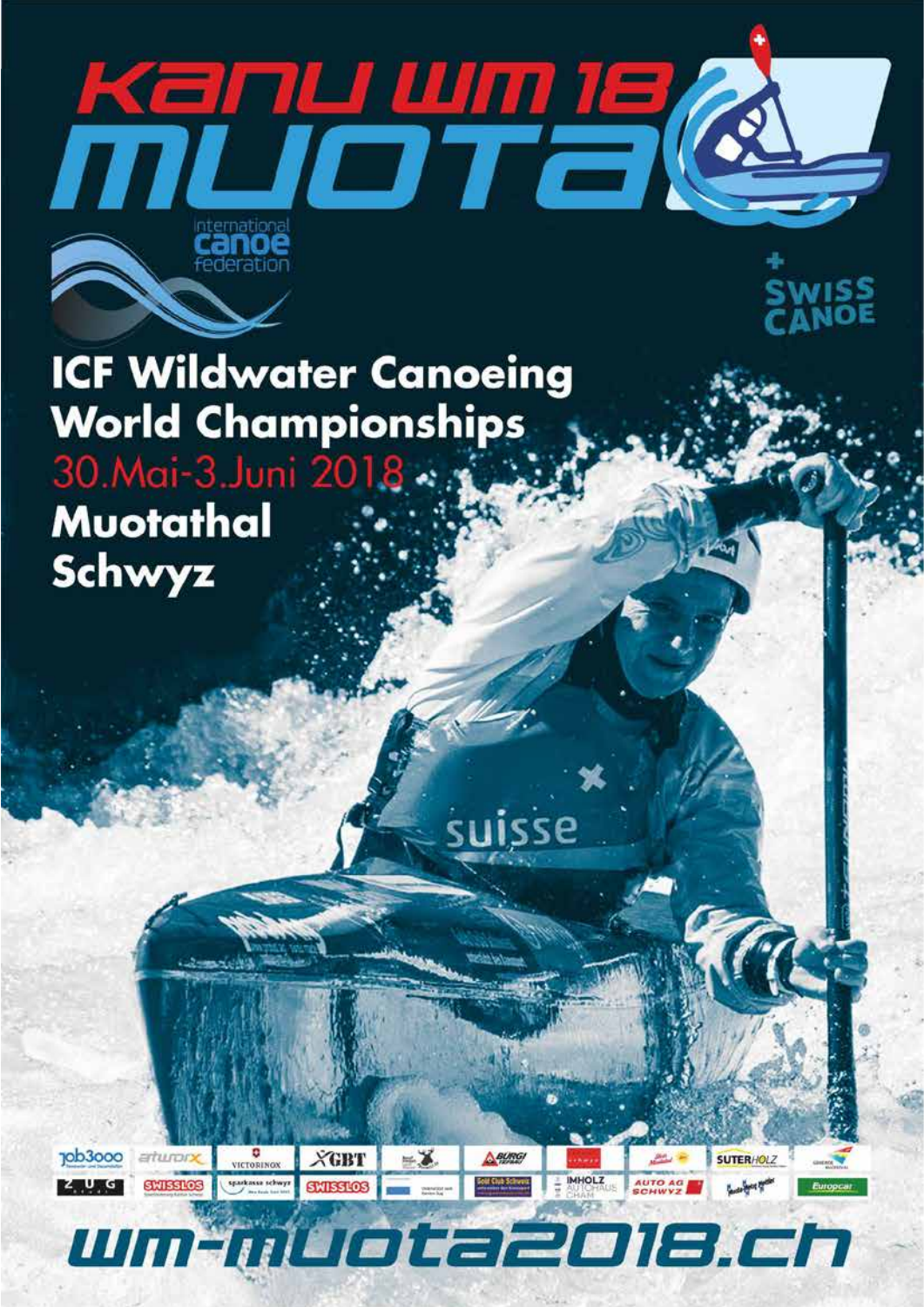

### **The Masters Race**

**Date:** 31 May 2018, 14:00 - 16:00

**Course:** Classic distance from Hinterthal to Vorderbrücke, 4.3 km

**Registration:** Registration is to be submitted via the National Federation, using the form available on the final page. Completed forms should be sent by email to: [wmmuota2018@bluewin.ch](mailto:wmmuota2018@bluewin.ch) and referenced "Masters Registration" There is no limit to the number of entries per category.

**Categories:** Age groups A (35-39 years); B (40-44 years); C (45-49 years); D (50-54 years); E (55-59 years); F (> 60 years) Categories: C1 Ladies and Men, C2 Ladies and Men, K1 Ladies and Men

**Registration close**: Registration closes **17 May 2018**.

**Accreditation fees:** No accreditation fees are payable. The entry fee is € 60.- per boat which includes entry to the closing party in Muotathal on Sunday evening.

**Payment:** Payment must be made in advance by the National Federation by bank transfer before 25 May 2018.

### **Bank details**

Account holder : Verein Kanu-WM-Muota 2018 Address : c/o R. Weller, Alpenblick 8, CH-6330 Cham IBAN : CH03 0078 7785 3336 6450 9 BIC : KBZGCH22XXX

**Start numbers:** The start numbers for the Masters races will be issued to the team representatives on Thursday morning, at the officially designated time.

**Awards Ceremony:** The awards ceremony for the Masters Classic Race will be held at 20:00 on 31 May 2018 at Muotathal School.



 *Verein Kanu-WM Muota 2018 Alpenblick 8 6330 Cham +41 77 503 45 98 info@wm-muota2018.ch www.wm-muota2018.ch*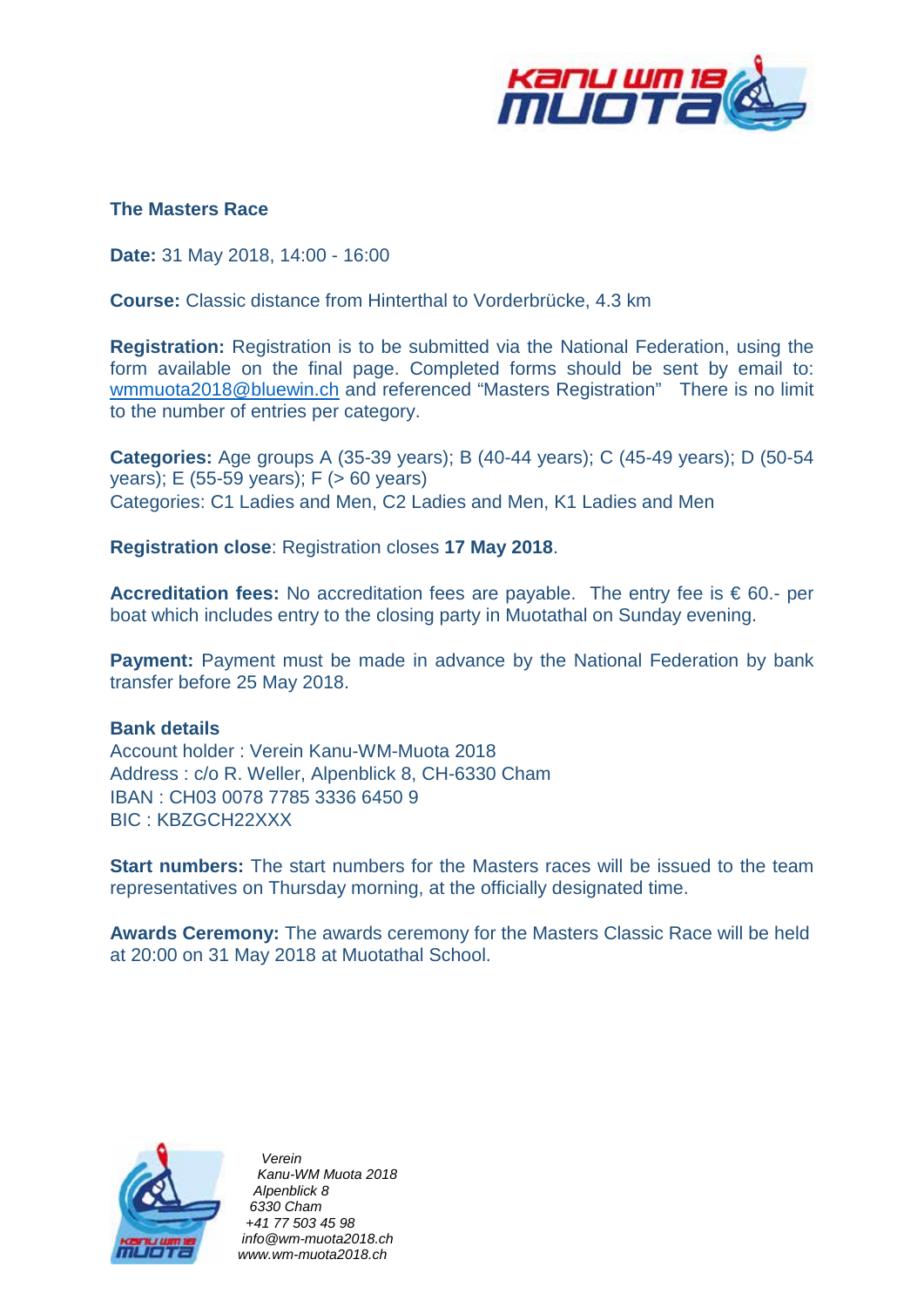

## **The competition will be held according to the ICF wildwater canoeing competition rules 2013**

### **Buoyancy Jackets**

According to the ICF wildwater canoeing competition rules 2013 (art 18.2.1), a buoyancy jacket must comply with the current industry standard, namely EN ISO 12402-5 ( Level 50 ) or any national standard that meets the same requirement. At a competition the buoyancy jacket's uplift will be tested using a 6.12 Kg calibrated stainless steel weight or its equivalent in other metals. The buoyancy jacket manufacturer markings and identification must comply with the EN ISO (or equivalent national standard) standard to allow the control of equipment by ICF officials. This applies to all sizes of buoyancy jacket regardless of body weight.

#### **Helmets**

According to the ICF wildwater canoeing competition rules 2013 (art 18.2.2), safety helmets must comply with EN 1385. Each helmet shall be marked in such a way that the [required] information is easily legible for the user, and is likely to remain legible throughout the life of the helmet to allow the checking of the equipment by ICF Officials.

#### **Shoes**

According to the ICF wildwater canoeing competition rules 2013 (art 18.2.3), all paddlers must wear the shoes on their feet. The shoes must have a thicker sole to protect the feet. The shoes must fit in such a way that they will not come off in a capsize or be released from a boat.



 *Verein Kanu-WM Muota 2018 Alpenblick 8 6330 Cham +41 77 503 45 98 info@wm-muota2018.ch www.wm-muota2018.ch*